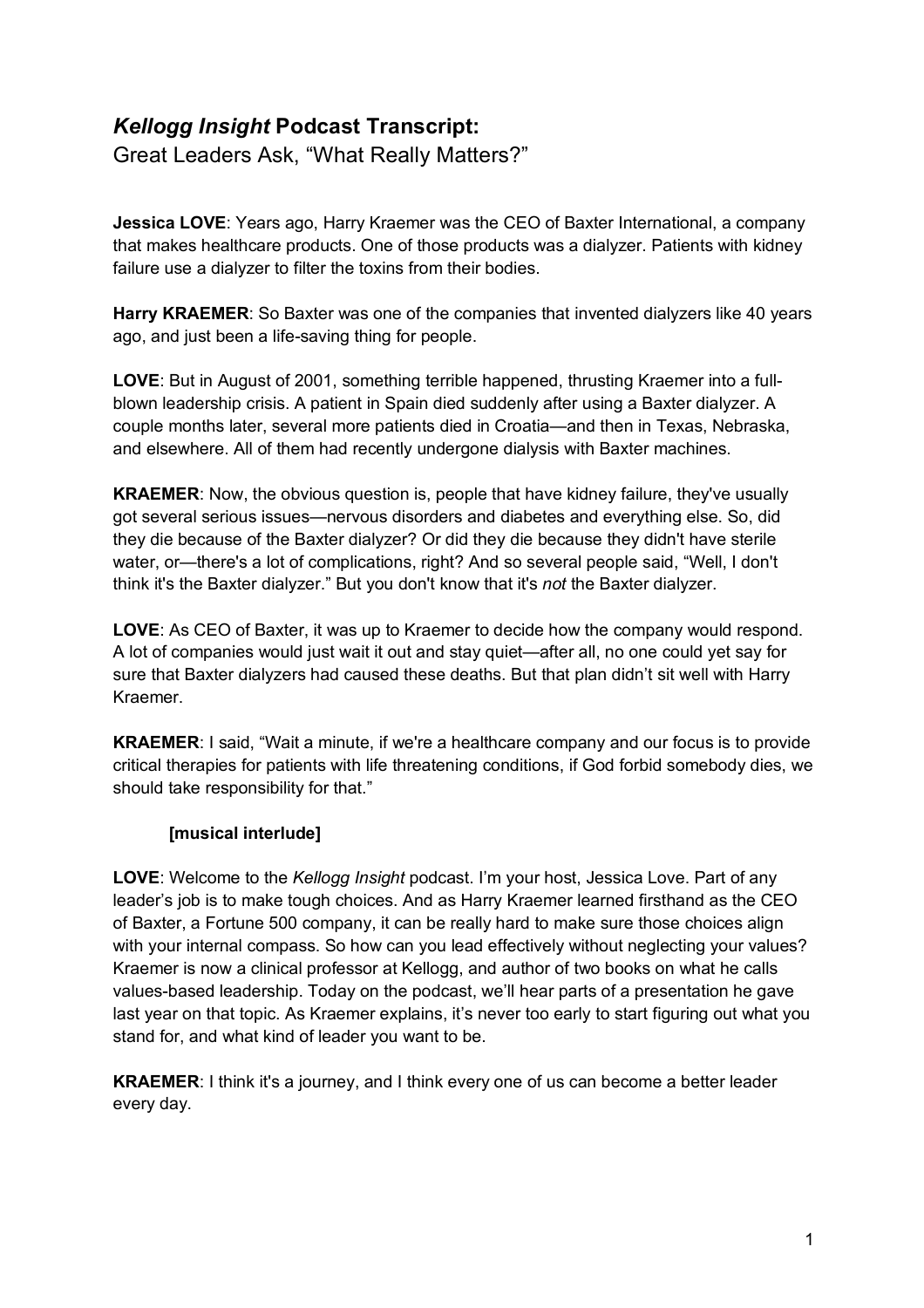**LOVE**: So, to begin with, you may be wondering: What do "values" actually mean in a leadership context? As Kraemer points out, there's a big difference between values and preferences.

**KRAEMER**: I may have a preference in working with everybody here, "Let's not swear." That's a preference. Now, if it turns out that you do that, I don't like it, but I don't think I'm going to fire you. It's a preference. Now a value, though, is something very different. See, a value is something that, in my mind, is non-negotiable, and I will not compromise. See, because if I'm if I'm willing to compromise it, I don't know what it is, but it's certainly not a value. I think a lot of people haven't taken the time to figure out what their values are. And if you don't know what they are, well, then you can continuously move the guidepost here, because you never really took the time to figure it out.

**LOVE**: So, Kraemer says, the first step to being a values-based leader is figuring out just what you stand for.

**KRAEMER**: Take the time to self-reflect. And when I say self-reflect, for me what that means is, I turn off the noise, I turn off the gadgets, and I ask a couple of basic questions. "What is my purpose? No kidding around, what really matters?" So, once in a while a student will say, "Well can you give me a specific example of this self-reflection?" There's an infinite number of ways to do this. The habit that I've had, for many years, is, I take 15 minutes at the end of every day and I go through a personal self-examination at the end of every day. "What did I say I was going to do today? What am I proud of? What am I not proud of?" And the last one is, "If I have tomorrow, based on what I learned today, how will I operate differently tomorrow?"

**LOVE**: Getting in touch with your values is critical. But, of course, if you want to be a leader, you have to *act* on those values as well. And that means actually solving problems. It's a lesson that Kraemer learned early in his career.

**KRAEMER**: When I was a junior financial analyst, Jerry, our boss, he passed out a sheet of paper called, 'Rules of the Game.' I've kept this sheet for many, many years—one page, double-spaced. Rule number one: "Every issue or problem you bring to my attention, you receive one full point." Very, very important. Rule number two: "Every solution you bring to my attention, you receive one thousand points." Now those of you who are into math, think about the math very quickly. Rule number three—there's only three rules—rule number three: "He or she with the most points wins." So, if Lauren is my boss, that would be the last day I would go to Lauren and say, "Hey Lauren, I've got an issue." No, if she's my boss, I have a responsibility to tell her the issue, but I'm going to give her at least one solution. In fact, I'm going to give her at least two solutions. I'm going to go for the 2,000 points. I'd like to win the game.

**LOVE**: And of course, the thing about being a values-based leader is, your solutions need to align with what you believe in. Which brings us back to the crisis with the dialyzers that Kraemer faced back when he was CEO of Baxter. There were two ways to handle that problem: Avoid blame as long as possible, or take responsibility upfront. Kraemer knew that taking responsibility could potentially cause trouble for the company. But at the end of the day, it was the solution that he believed was right.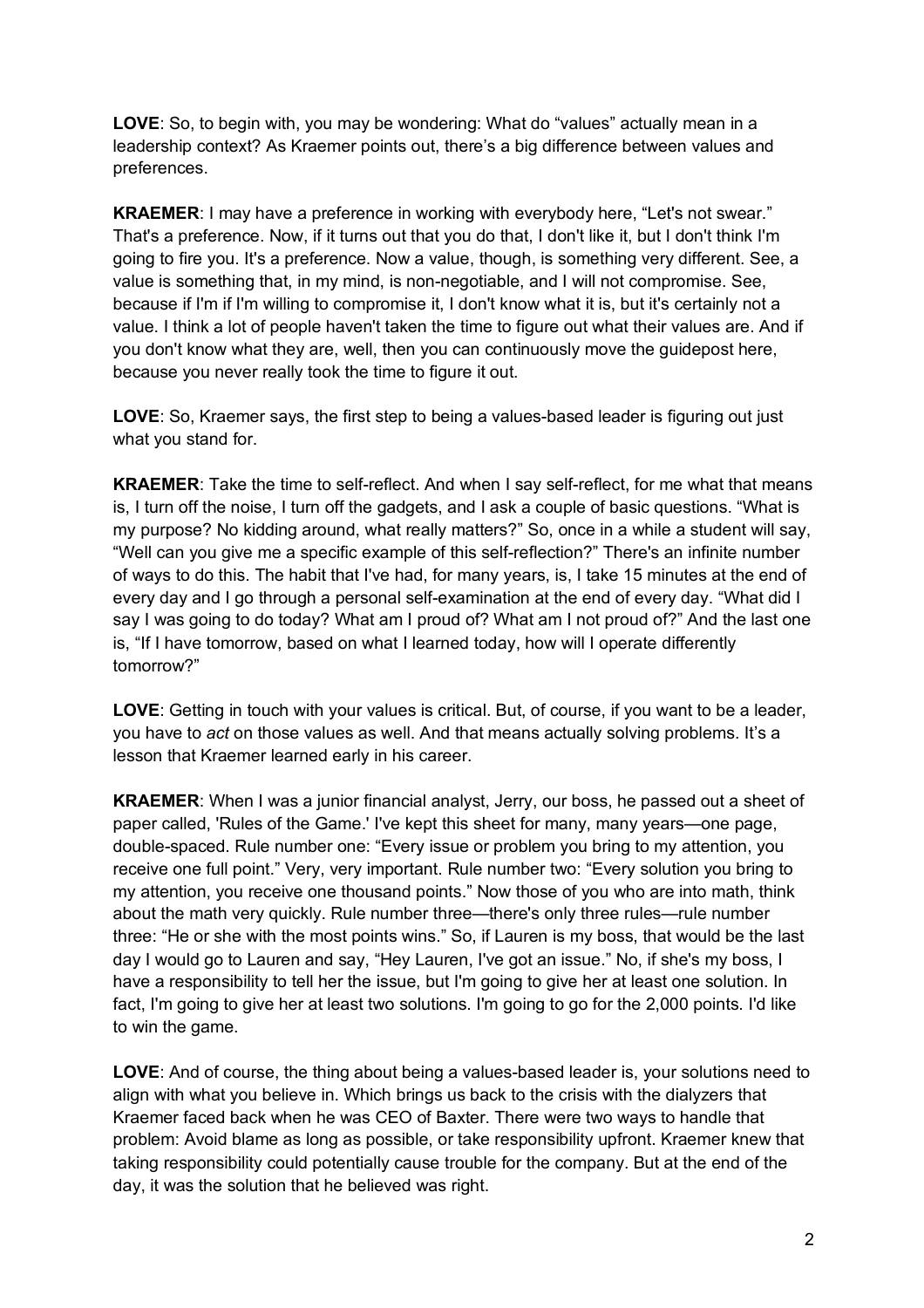**KRAEMER**: So we ended up recalling all the product. We closed the plant, we wrote off 185 million dollars, and—a pretty tense situation—the stock went down. But then I had a lot of dialysis clinics that called up a couple months later and said, "Hey, you know what, we're going to start switching and using Baxter dialyzers." And I said, "Why?" "Well, because I'm pretty confident that if you guys ever have problems that you're going to do something about it."

## **[musical interlude]**

**LOVE**: So maybe you've spent time reflecting on your values and you're ready to start applying those values to problems in your organization. Great! But, in Kraemer's experience, there's still one more thing that a lot of would-be leaders get hung up on.

**KRAEMER**: Very often sometimes, a younger person will come up to me when I talk about leadership and they'll say, "I want to be a leader. But Harry, I have this problem right now." And I'll say, "Oh, what's the problem?" "Well, I don't have anybody reporting to me." And I'll say, "Well, the people that are the leaders start leading long before they have anybody reporting to them. The best leaders, in my mind, they start leading ASAP."

**LOVE**: In fact, Kraemer likes to tell a story about something that happened at his son's kindergarten graduation. As the kids were waiting in line before the ceremony, he noticed that one little boy was hiding a soccer ball under his shirt.

**KRAEMER**: And then all of the sudden, this little boy yells out, "Let the mom and dads pick up the paper"—I think that meant the diplomas—"Let's play soccer, now!" And immediately, this little guy whips out the soccer ball, and runs to the back of the school. All 25 children followed him, okay? So I ran around the back of the school, I was going to talk to Daniel, Daniel's my son. So I grab Daniel out of the game, I say, "Daniel, what just happened in front of that school?" And Daniel said, "Dad, Billy does this stuff every day." And I said, "Well, what do you do?" He said, "We do whatever Billy tells us to do." Somebody in this room should hire Billy now.

**LOVE**: Kids "value" playing, and this precocious kindergartener figured out how to translate that value into action. The story just goes to show: The idea of "leadership" can seem scary, and daunting. But, in reality...

**KRAEMER**: Leadership has nothing to do with titles and organizational charts. Leadership has everything to do with the ability to influence people to do things they may not ordinarily do. And the only way I know how to influence people, is you have to be able to relate to people. So, if I can relate to you, maybe I can influence you, and I can lead you. So this whole idea of what the person's title is, what the box is, who reports to who. A lot of people really care about that. But I think the people that are the leaders, they keep things very, very simple. What's the issue? What's the opportunity? What are your values? What are you going to do about it?

## **[musical interlude]**